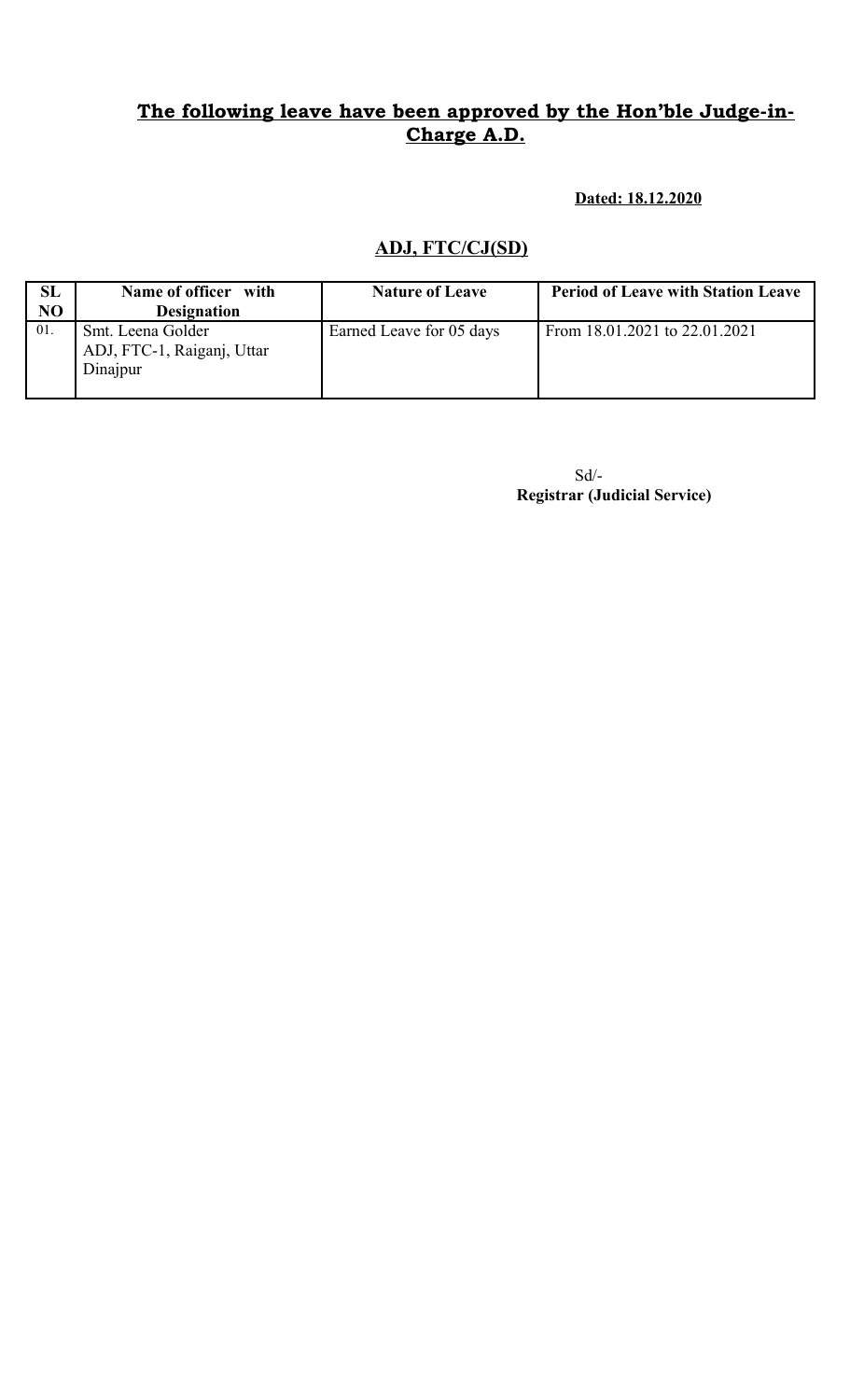#### **Dated: 18.12.2020**

### **CASUAL LEAVE DJ/ ADJ**

| SL             | Name of officer with                                                         | <b>Nature of Leave</b>  | <b>Period of Leave with Station</b> |
|----------------|------------------------------------------------------------------------------|-------------------------|-------------------------------------|
| N <sub>O</sub> | <b>Designation</b>                                                           |                         | Leave                               |
| 01.            | Sri Rajarsi Basu Adhikari<br>ADJ, FTC-II, JPG                                | CL for 01 day with SLP  | On 24.12.2020                       |
| 02.            | Sri Subhrajit basu<br>DJ, Birbhum                                            | CL for 01 day with SLP  | On 19.12.2020                       |
| 03.            | Ms. Yogita Gaurisaria<br>ADJ, Nabadwip, Nadia                                | CL for 04 days with SLP | From 18.12.2020 to 22.12.2020       |
| 04.            | Partha Pratim Chakravorty<br>ADJ, 3 <sup>rd</sup> Court, Alipore, 24 Pgs (S) | CL for 02 days with SLP | From 18.12.2020 to 19.12.2020       |
| 05.            | Pushpal Satpathi<br>ADJ, 6 <sup>th</sup> Court, Alipore, 24 Pgs (S)          | CL for 04 days          | From 18.12.2020 to 22.12.2020       |

 $\mbox{Sd}/\mbox{-}$ 

**Registrar (Judicial Service)**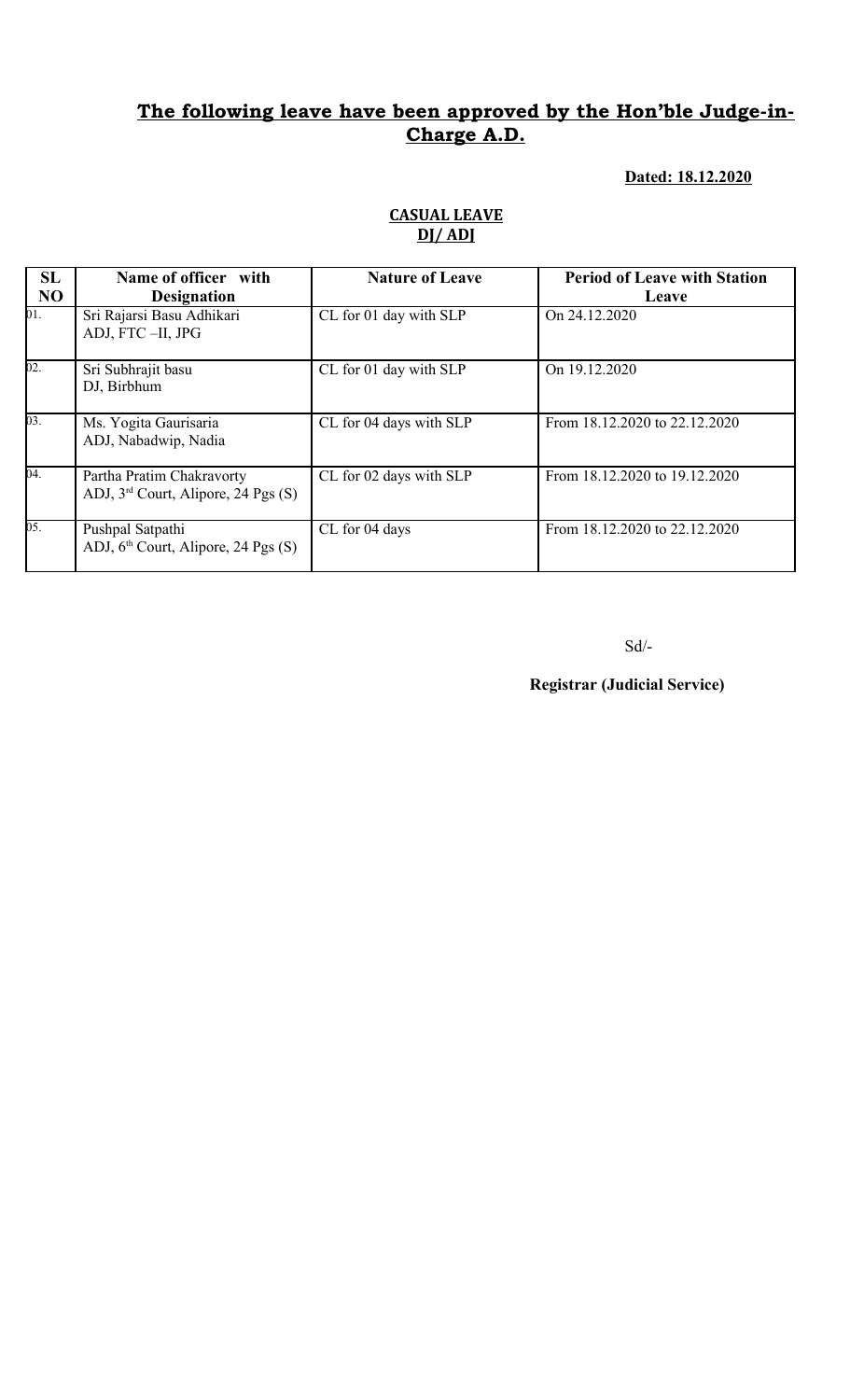### **Dated: 18.12.2020**

**Leave**

# **DJ/ ADJ Name of officer with Designation Nature of Leave Period of Leave with Station** CL for 01 day 0n 15.12.2020

**SL NO**

| $\overline{1}$ .  | Sri Ajay Kumar Gupta<br>DJ, Uttar Dinajpur at Raiganj                              | CL for 01 day           | On 15.12.2020                 |
|-------------------|------------------------------------------------------------------------------------|-------------------------|-------------------------------|
| $\overline{2}$ .  | Smt. Anita Mathur<br>ADJ, 5 <sup>th</sup> Court, Howrah                            | CL for 01 day           | On 07.12.2020                 |
| $\overline{3}$ .  | Sri Bishnu Baran Mondal<br>ADJ, 2 <sup>nd</sup> Court, Islampur, Uttar<br>Dinajpur | CL for 03 days with SLP | From 14.12.2020 to 16.12.2020 |
| 4.                | Partha Sarathi Chatterjee<br>ADJ, 11 <sup>th</sup> Court, Alipore, 24 Pgs (S)      | CL for 02 days          | From 10.12.2020 to 11.12.2020 |
| 5.                | Pijush Kanti Roy<br>ADJ, FTC-I, Diamond Harbour, 24<br>Pgs(S)                      | CL for 03 days with SLP | From 17.12.2020 to 19.12.2020 |
| 6.                | Sri Daman Prosad Biswas<br>Judge, Bench No. -XI, City Civil<br>Court, Calcutta     | CL for 02 days          | From 16.12.2020 to 17.12.2020 |
| 7.                | Kazi Abul Hasem<br>ADJ, FTC-I, Chinsurah, Hooghly                                  | CL for 03 days with SLP | From 14.12.2020 to 16.12.2020 |
| 8.                | Nandadulal Kalapahar<br>ADJ, Chandernagore, Hooghly                                | CL for 03 days with SLP | From 14.12.2020 to 16.12.2020 |
| 9.                | Shailendra kumar Singh<br>ADJ, 2 <sup>nd</sup> Court, Serampore, Hooghly           | CL for 01 day           | On 05.12.2020                 |
|                   |                                                                                    | CL for 02 days with SLP | From 14.12.2020 to 15.12.2020 |
| 10.               | Sri Prabir Kumar Misra<br>Judge, Vith Bench<br>City Civil Court, Calcutta          | CL for 03 days          | From 17.12.2020 to 19.12.2020 |
| $\overline{11}$ . | Sri Suresh Biswakarma<br>ADJ, FTC, Serampore, Hooghly                              | CL for 02 days          | From 10.12.2020<br>11.12.2020 |
| 12.               | Sk. Mohammad Reza<br>ADJ, Gangarampur at Buniadpur,<br>Dakshin Dinajpur            | CL for 01 day           | On 25.11.2020                 |
| 13.               | Sarajit Mazumder<br>ADJ, 1 <sup>st</sup> Court, Hooghly                            | CL for 01 day with SLP  | On 10.12.2020                 |
| $\overline{14}$ . | Smt. Varsh Bansal Agarwal<br>ADJ, 3 <sup>rd</sup> Court, Hooghly                   | CL for 01 day           | On 08.12.2020                 |
| $\overline{15}$ . | Sri Debabrata Mukherjee<br>ADJ, Islampur, Uttar Dinajpur                           | CL for 01 day           | On 03.12.2020                 |

## **CASUAL LEAVE**